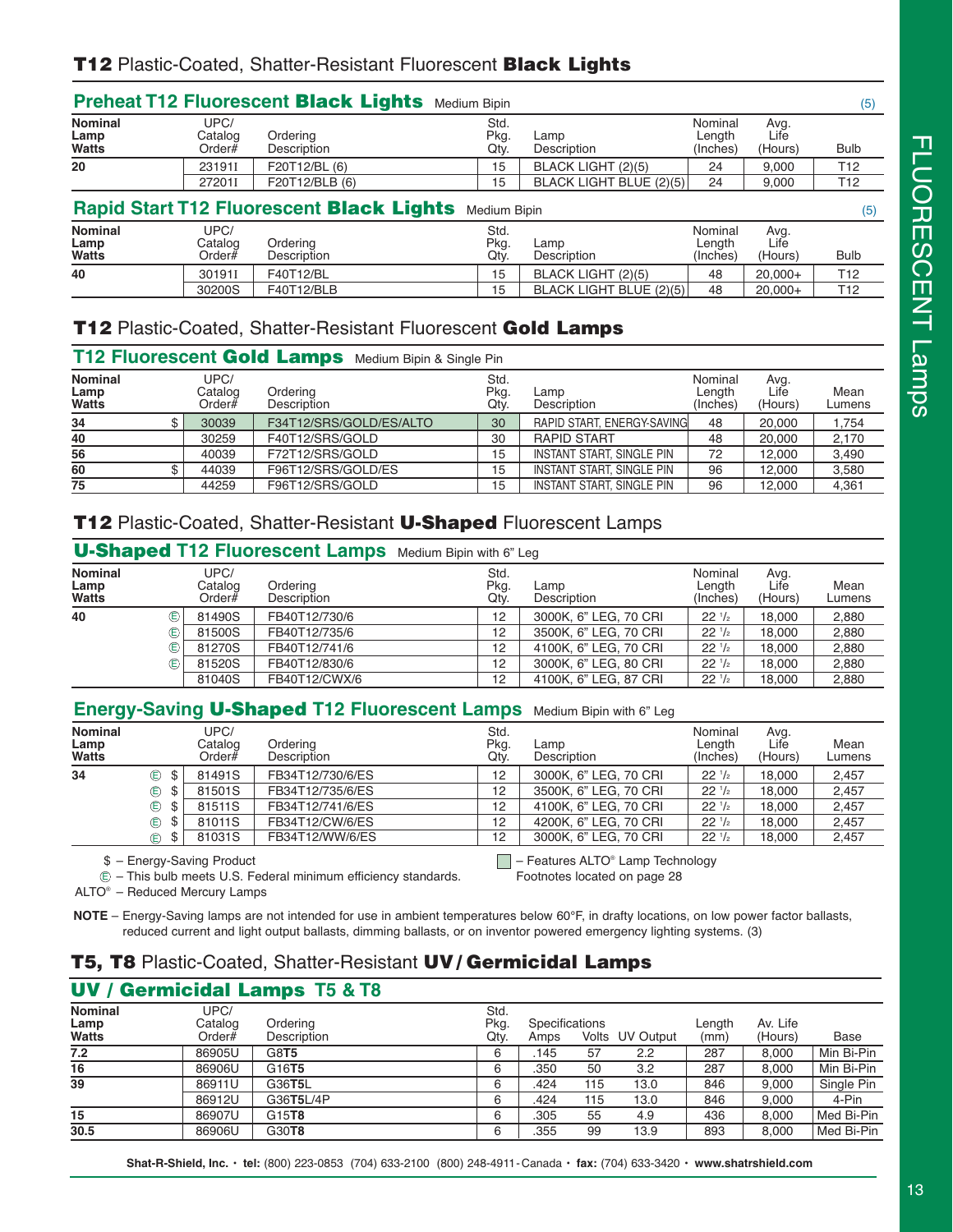hat-R-Shield fluorescent lamps are coated from end-to-end with our exclusive, patented plastic coating. If a Shat-R-Shield lamp is dropped or broken, virtually all glass, phosphors and mercury are safely contained within the coating. Our coating reduces light output by less than 1% and is a minimum of 16 mils thick. Shat-R-Shield lamps are UL & NSF Certified, USDA approved, and meet FDA and OSHA standards. Lamps should not be installed in areas where ambient temperatures exceed 120°F. Shat-R-Shield linear fluorescent lamps are available in various wattages, colors and Kelvin temperatures, including T5, T8 & T12 sizes. Shat-R-Shield also offers many fluorescent lamps in ultraviolet (UV) blocking versions. **S** 

## *STANDARD -*

In full wattage, energy-saving, preheat, rapid start & instant start linear versions.

## *HIGH OUTPUT (HO) -*

Shat-R-Shield HO fluorescent lamps for non-refrigerated areas combine the heat-resistant properties of PFA with the strength of our highly-specialized coating (Refrigerated & Non-Refrigerated Areas).

## *VERY HIGH OUTPUT (VHO) -*

Shat-R-Shield's plastics can reliably withstand the extreme temperatures emitted by a VHO fluorescent lamp (Refrigerated, Non-Refrigerated & Freezer Areas).

### *U-SHAPED -*

The safest choice for 2' x 2' luminaries. These lamps can provide the same light output as a linear lamp of twice the length.

## *REDUCED MERCURY LAMPS -*

With the lowest mercury content on the market, these lamps are manufactured to meet the Toxic Characteristic Leaching Procedure (TCLP) standards established by the U.S. EPA.

# *BLACK LIGHT & BLACK LIGHT BLUE -*

Shat-R-Shield's black light coating utilizes ultraviolet stabilizers to prevent degradation of the coating while also allowing critical ultra-wavelengths to pass through for maximum insect control.

#### *GOLD LAMPS -*

These lamps block all ultraviolet and plus light emissions up to 530 nms. They are ideal for use in cleanroom environments, microchip production and all other photosensitive applications.

## *UV / GERMICIDAL LAMPS -*

These lamps destroy microbes such as bacteria, viruses, molds and spores with high-output ultraviolet (UV-C) radiation. Germicidal lamps are perfect for use in HVAC and water treatment systems. This popular and effective method of decontamination is a physical process eliminating the need for toxic chemicals.



 $\mathbf T$  $\overline{\phantom{1}}$  $\overline{\subset}$  $\mathbf{\bigcirc}$  $\overline{\mathbf{u}}$  $\overline{\mathsf{m}}$  $\mathcal O$  $\bigcirc$  $\overline{\mathsf{m}}$  $\overline{\mathcal{Z}}$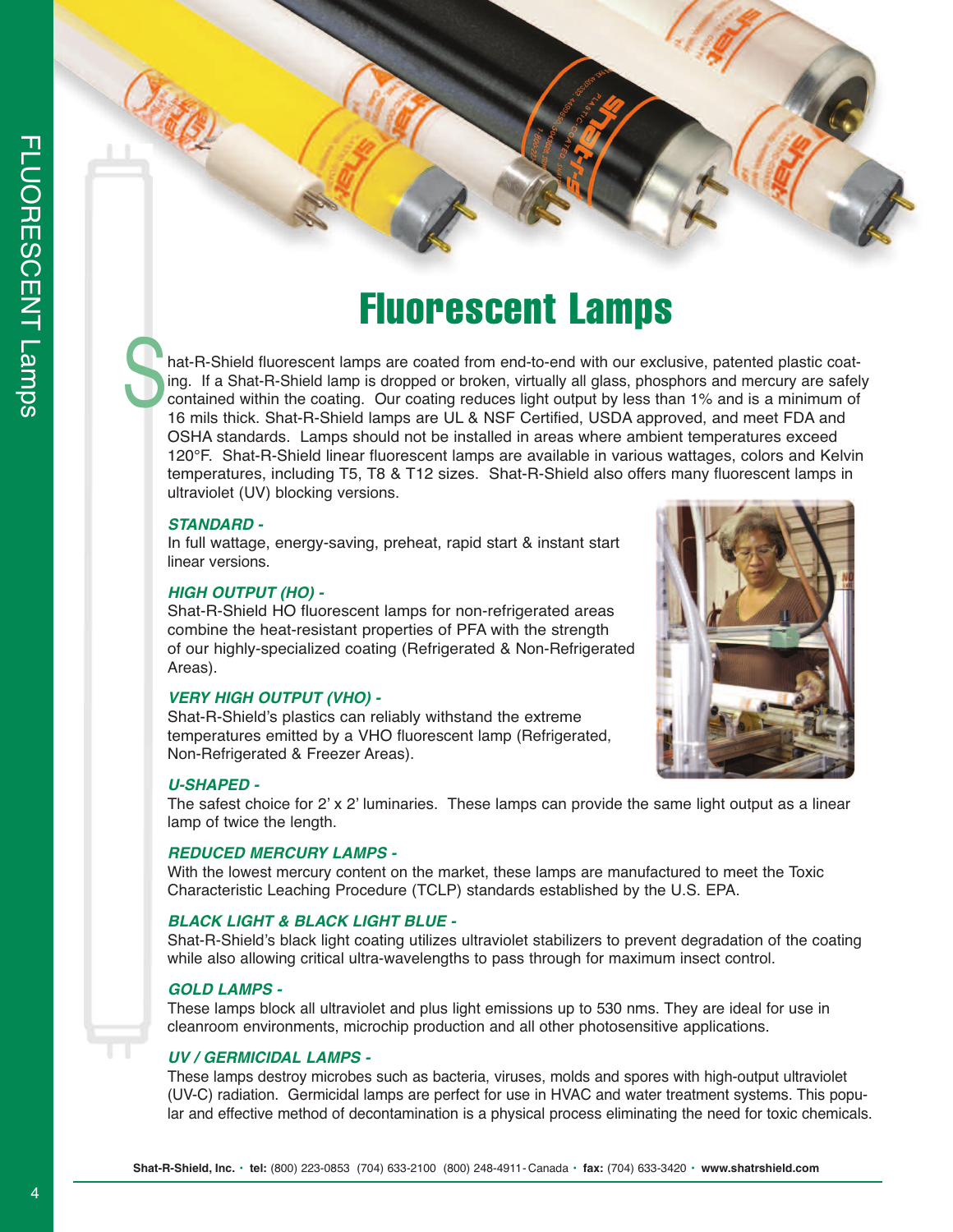

**Bulb Shapes** (Not Actual Sizes - Letters indicate the bulb shape while numbers indicate the diameter of the bulb in eighths of an inch.)

| aП                                     |                                     |
|----------------------------------------|-------------------------------------|
| T5 Miniature Bipin                     | T8 Single Pin Slimline              |
| Ⅎ<br>T8 Medium Bipin                   | IЬ                                  |
|                                        | T12 Single Pin Slimline             |
| T12 Medium Bipin                       |                                     |
| aı<br>T8 Recessed Double Contact       |                                     |
| dl                                     |                                     |
| T12 Recessed Double Contact            | T12 Medium Bipin U-Shaped Lamp (6") |
| ₫∏                                     |                                     |
| T12 Recessed Double Contact - Jacketed |                                     |
|                                        |                                     |

# *Protection From Ultraviolet (UV) Light*

Antioxidants and ultraviolet stabilizers are present in the exclusive, clear plastic coating to block UV emissions from 180 to 390 nanometers. These additives also prevent the coating from yellowing, cracking or flaking. UV light causes the loss of vitamins and riboflavin which can negatively effect the taste of food and adds to food discoloration. UV can also cause the fading of colors or pigments in fabric and paper. Shat-R-Shield lamps are ideally suited for use in environments such as offices, retail/grocery stores, museums, galleries, computer chip industry and libraries.

# *Shat-R-Shield Fluorescent Lamp Warranty*

The plastic coating on a Shat-R-Shield fluorescent is guaranteed to last for the rated-life of the lamp and will not turn yellow, crack or otherwise fail during that time, subject to the following conditions:

- **•** The lamps can be installed in open or enclosed fixtures.
- **•** T8 and T12 fluorescent lamps must be installed and operating in ambient temperatures below 150°F (400°F for T5HO lamps).
- **•** The lamps cannot be used in fixtures employing defective ballasts, ballasts that have been used longer than their rated-life or ballasts that are improperly wired.
- **•** The lamps cannot be used in fixtures where poor pin contact occurs.
- **•** Lamp types and ballast types must be compatible (Rapid Start lamps with Rapid Start ballast, etc.).
- **•** Shat-R-Shield, Inc. reserves the right to have an employee or agent inspect the fixture, ballast and/or location where a lamp with a failed coating was installed.
- **•** Additional warranty coverage is provided by Osram/Sylvania® Quick 60+ and Philips Advantage® Plus 90 programs call Shat-R-Shield for details.

Shat-R-Shield, Inc. fluorescent lamps sold for use in refrigerated areas only are designated as such by a label on the lamp stating "REFRIGERATION USE ONLY" and are not covered by this guarantee. Because Shat-R-Shield has no control over the temperature range in the areas where lamps are operated, their performance cannot be guaranteed. Note that if used in temperatures below 45°F, the coating should be expected to last for the rated-life of the lamp.

T8 Medium Bipin U-Shaped Lamp (6")